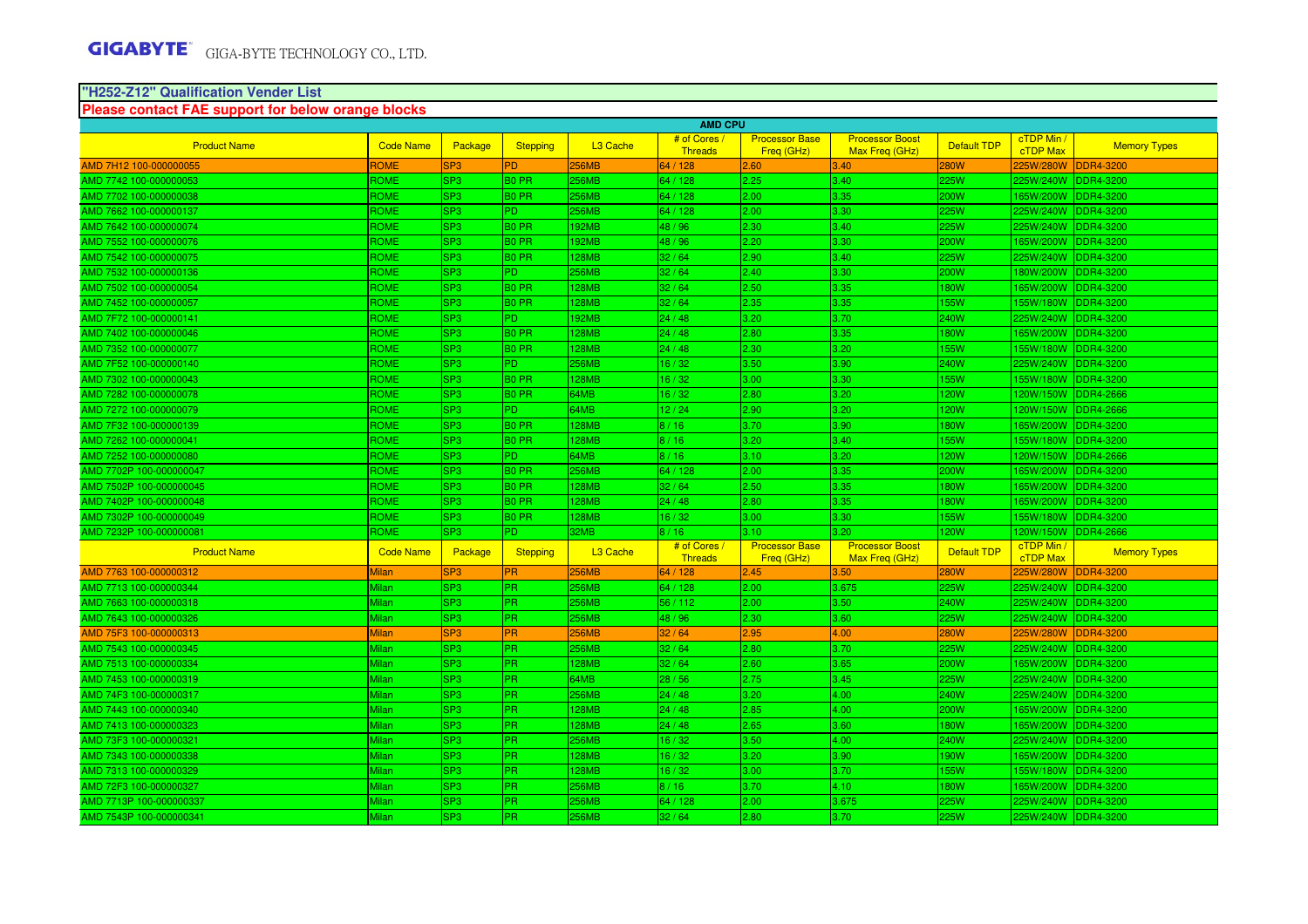| AMD 7443P 100-000000342 | <b>Milan</b>       | SP <sub>3</sub>    | <b>PR</b>        | 128MB             | 24/48                          | 2.85                                | 4.00                                                                                            | <b>200W</b>                         | 65W/200W               | <b>DDR4-3200</b>    |  |
|-------------------------|--------------------|--------------------|------------------|-------------------|--------------------------------|-------------------------------------|-------------------------------------------------------------------------------------------------|-------------------------------------|------------------------|---------------------|--|
| AMD 7313P 100-000000339 | Milan              | SP3                | PR.              | 128MB             | 16/32                          | 3.00                                | 3.70                                                                                            | 155W                                | 55W/180W               | <b>DDR4-3200</b>    |  |
| <b>Product Name</b>     | <b>Code Name</b>   | Package            | Stepping         | L3 Cache          | # of Cores /<br><b>Threads</b> | <b>Processor Base</b><br>Freq (GHz) | <b>Processor Boost</b><br>Max Freq (GHz)                                                        | Default TDP                         | cTDP Min /<br>cTDP Max | <b>Memory Types</b> |  |
| AMD 7773X 100-000000504 | MilanX             | SP <sub>3</sub>    | <b>PR</b>        | <b>768MB</b>      | 64 / 128                       | 2.20                                | 3.50                                                                                            | <b>280W</b>                         | 225W/280W              | <b>DDR4-3200</b>    |  |
| AMD 7573X 100-000000506 | <b>MilanX</b>      | SP <sub>3</sub>    | <b>PR</b>        | <b>768MB</b>      | 32/64                          | 2.80                                | 3.60                                                                                            | <b>280W</b>                         | 225W/280W              | <b>DDR4-3200</b>    |  |
| AMD 7473X 100-000000507 | <b>MilanX</b>      | SP <sub>3</sub>    | <b>PR</b>        | <b>768MB</b>      | 24/48                          | 2.80                                | 3.70                                                                                            | <b>240W</b>                         | 225W/280W              | <b>DDR4-3200</b>    |  |
| AMD 7373X 100-000000508 | <b>MilanX</b>      | SP <sub>3</sub>    | PR               | 768MB             | 16/32                          | 3.05                                | 3.80                                                                                            | <b>240W</b>                         | 225W/280W              | <b>DDR4-3200</b>    |  |
|                         |                    |                    |                  |                   |                                |                                     | Memory (Memory actually maximum frequency will follow memory controller's spec of CPU you used) |                                     |                        |                     |  |
| <b>Product Name</b>     | <b>Memory Type</b> | Module<br>Supplier | <b>Size</b>      | <b>Chip Brand</b> | Rank                           | Voltage                             | <b>Data Transfer Rate</b>                                                                       | <b>Error Correction</b> CAS Latency |                        | <b>Pins</b>         |  |
| <b>RDIMM</b>            |                    |                    |                  |                   |                                |                                     |                                                                                                 |                                     |                        |                     |  |
| 0393A2K43DB2-CVFBQ      | DDR <sub>4</sub>   | <b>Samsung</b>     | <b>16GB</b>      | Samsung-IDT       | 2Rx8                           | 1.2v                                | 2933MHz                                                                                         | ECC Registered <sup>21</sup>        |                        | 288-pin             |  |
| M393A4K40DB2-CVFBQ      | DDR <sub>4</sub>   | <b>Samsung</b>     | 32 <sub>GB</sub> | Samsung-IDT       | 2Rx4                           | 1.2v                                | 2933MHz                                                                                         | ECC Registered <sup>21</sup>        |                        | 288-pin             |  |
| M393A8G40AB2-CVFBY      | DDR4               | <b>Samsung</b>     | 64GB             | Samsung-IDT       | 2Rx4                           | 1.2v                                | 2933MHz                                                                                         | ECC Registered 21                   |                        | 288-pin             |  |
| CT16G4RFD8293.18FE1     | DDR4               | <b>CRUCIAL</b>     | <b>16GB</b>      | <b>Micron</b>     | 2Rx8                           | 1.2v                                | 2933MHz                                                                                         | ECC Registered 21                   |                        | 288-pin             |  |
| CT16G4RFD8293.2G9E1.001 | DDR4               | <b>CRUCIAL</b>     | 16GB             | <b>Micron</b>     | 2Rx8                           | 1.2v                                | 2933MHz                                                                                         | ECC Registered 21                   |                        | 288-pin             |  |
| MTA18ASF2G72PDZ-2G9E1UG | DDR4               | <b>Micron</b>      | <b>16GB</b>      | Micron-Rambus     | 2Rx8                           | 1.2v                                | 2933MHz                                                                                         | ECC Registered <sup>21</sup>        |                        | 288-pin             |  |
| MTA18ASF2G72PDZ-2G9E1VG | DDR <sub>4</sub>   | <b>Micron</b>      | <b>16GB</b>      | Micron-IDT        | 2Rx8                           | 1.2v                                | 2933MHz                                                                                         | ECC Registered 21                   |                        | 288-pin             |  |
| MTA9ASF2G72PZ-2G9E1UI   | DDR4               | <b>Micron</b>      | <b>16GB</b>      | Micron-Rambus     | 1Rx8                           | 1.2v                                | 2933MHz                                                                                         | ECC Registered 21                   |                        | 288-pin             |  |
| CT32G4RFD4293.2G9E2.001 | DDR4               | <b>CRUCIAL</b>     | 32 <sub>GB</sub> | <b>Micron</b>     | 2Rx4                           | 1.2v                                | 2933MHz                                                                                         | ECC Registered 21                   |                        | 288-pin             |  |
| CT32G4RFD4293.36FE2     | DDR4               | <b>CRUCIAL</b>     | 32 <sub>GB</sub> | <b>Micron</b>     | 2Rx4                           | 1.2v                                | 2933MHz                                                                                         | ECC Registered 21                   |                        | 288-pin             |  |
| MTA36ASF4G72PZ-2G9E2TG  | DDR4               | <b>Micron</b>      | 32 <sub>GB</sub> | Micron-Montage    | 2Rx4                           | 1.2v                                | 2933MHz                                                                                         | ECC Registered <sup>21</sup>        |                        | 288-pin             |  |
| MTA36ASF4G72PZ-2G9E2VG  | DDR <sub>4</sub>   | <b>Micron</b>      | 32GB             | Micron-IDT        | 2Rx4                           | 1.2v                                | 2933MHz                                                                                         | ECC Registered <sup>21</sup>        |                        | 288-pin             |  |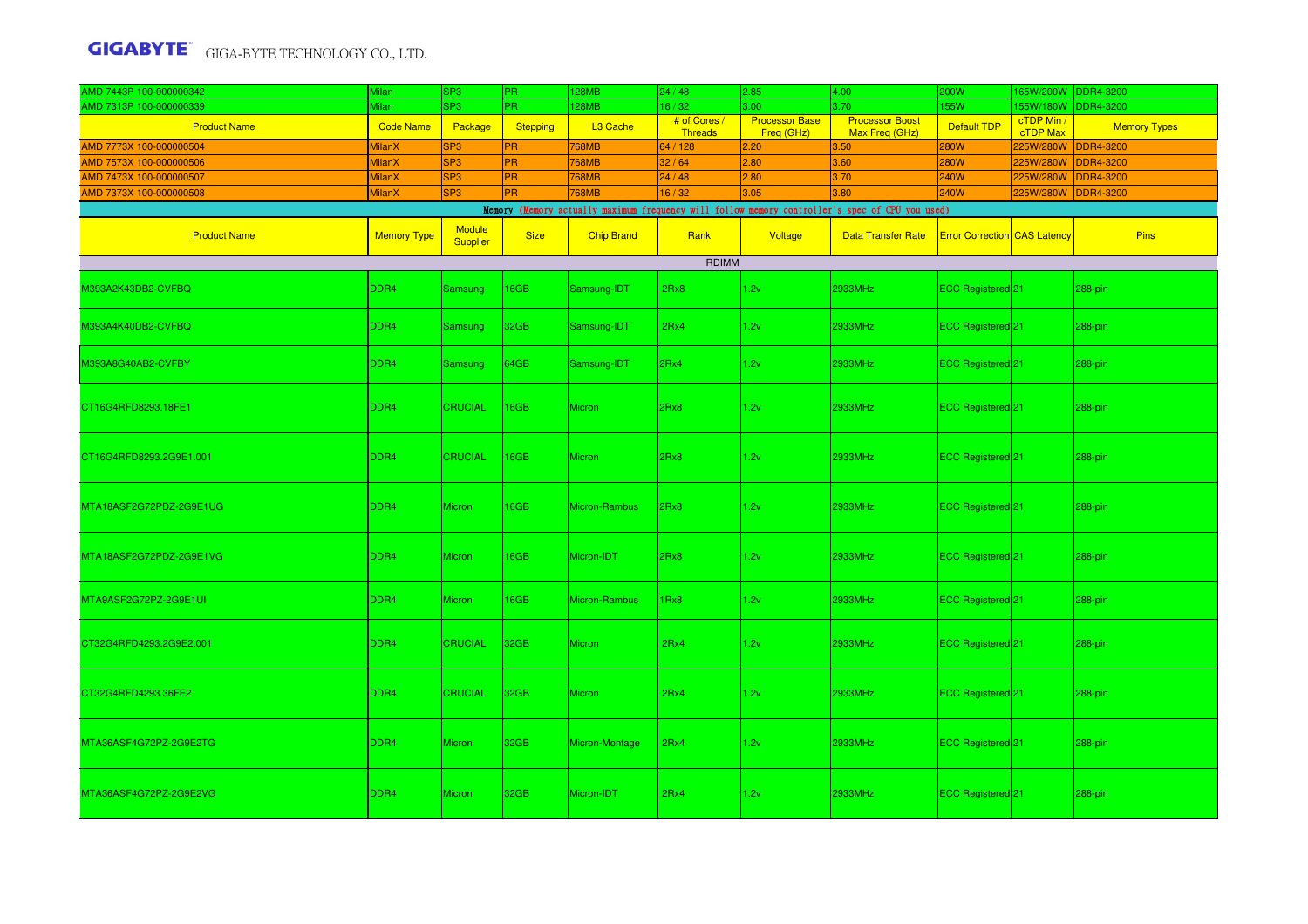| MTA36ASF4G72PZ-2G9E2UG     | DDR4             | <b>Micron</b>   | 32GB             | Micron-Rambus          | 2Rx4 | 1.2v | 2933MHz | ECC Registered 21            | 288-pin    |
|----------------------------|------------------|-----------------|------------------|------------------------|------|------|---------|------------------------------|------------|
| MTA36ASF4G72PZ-2G9E2TI     | DDR4             | <b>Micron</b>   | 32GB             | Micron-Montage         | 2Rx4 | 1.2v | 2933MHz | ECC Registered 21            | 288-pin    |
| MTA18ASF4G72PDZ-2G9E1TI    | DDR <sub>4</sub> | Micron          | 32GB             | Micron-Montage         | 2Rx8 | 1.2v | 2933MHz | ECC Registered <sup>21</sup> | 288-pin    |
| MTA36ASF8G72PZ-2G9E1TI     | DDR <sub>4</sub> | <b>Micron</b>   | 64GB             | Micron-Montage         | 2Rx4 | 1.2v | 2933MHz | ECC Registered 21            | 288-pin    |
| MTA36ASF8G72PZ-2G9E1VI     | DDR4             | <b>Micron</b>   | 64GB             | Micron-IDT             | 2Rx4 | 1.2v | 2933MHz | ECC Registered <sup>21</sup> | 288-pin    |
| <b>HMA84GR7CJR4N-WM TG</b> | DDR <sub>4</sub> | <b>SKhynix</b>  | 32GB             | SKhynix-IDT            | 2Rx4 | 1.2v | 2933MHz | ECC Registered <sup>21</sup> | 288-pin    |
| HMA84GR7CJR4N-WM T4        | DDR <sub>4</sub> | <b>SKhynix</b>  | 32GB             | SKhynix-IDT            | 2Rx4 | 1.2v | 2933MHz | ECC Registered 21            | 288-pin    |
| HMAA8GR7MJR4N-WM T4        | DDR4             | <b>SKhynix</b>  | 64GB             | SKhynix-Montage        | 2Rx4 | 1.2v | 2933MHz | ECC Registered 21            | 288-pin    |
| KSM29RD8/16HDR             | DDR4             | Kingston        | 16GB             | <b>SKhynix-Rambus</b>  | 2Rx8 | 1.2v | 2933MHz | ECC Registered 21            | 288-pin    |
| KSM29RD4/32HDR             | DDR <sub>4</sub> | <b>Kingston</b> | 32 <sub>GB</sub> | <b>SKhynix-Rambus</b>  | 2Rx4 | 1.2v | 2933MHz | ECC Registered 21            | 288-pin    |
| HMA82GR7DJR8N-XN T8        | DDR <sub>4</sub> | <b>SKhynix</b>  | 16GB             | <b>SKhynix-Rambus</b>  | 2Rx8 | 1.2v | 3200MHz | ECC Registered 22            | 288-pin    |
| HMA82GR7DJR8N-XN TG        | DDR <sub>4</sub> | <b>SKhynix</b>  | 16GB             | <b>SKhynix-IDT</b>     | 2Rx8 | 1.2v | 3200MHz | ECC Registered 22            | 288-pin    |
| HMA84GR7DJR4N-XN T4        | DDR4             | <b>SKhynix</b>  | 32GB             | <b>SKhynix-Montage</b> | 2Rx4 | 1.2v | 3200MHz | ECC Registered 22            | 288-pin    |
| HMA84GR7DJR4N-XN TG        | DDR4             | <b>SKhynix</b>  | 32GB             | SKhynix-IDT            | 2Rx4 | 1.2v | 3200MHz | ECC Registered 22            | 288-pin    |
| HMAA8GR7CJR4N-XN T4        | DDR <sub>4</sub> | <b>SKhynix</b>  | 64GB             | <b>SKhynix-Montage</b> | 2Rx4 | 1.2v | 3200MHz | ECC Registered 22            | 288-pin    |
| HMAA8GR7CJR4N-XN TG        | DDR <sub>4</sub> | <b>SKhynix</b>  | 64GB             | SKhynix-IDT            | 2Rx4 | 1.2v | 3200MHz | ECC Registered 22            | 288-pin    |
| HMAA8GR7CJR4N-XN T8        | DDR <sub>4</sub> | <b>SKhynix</b>  | 64GB             | <b>SKhynix-Rambus</b>  | 2Rx4 | 1.2v | 3200MHz | ECC Registered 22            | $288$ -pin |
| HMAA8GR7AJR4N-XN TG        | DDR4             | <b>SKhynix</b>  | 64GB             | SKhynix-IDT            | 2Rx4 | 1.2v | 3200MHz | ECC Registered 22            | 288-pin    |
|                            |                  |                 |                  |                        |      |      |         |                              |            |
| HMAA8GR7AJR4N-XN T8        | DDR4             | <b>SKhynix</b>  | 64GB             | <b>SKhynix-Rambus</b>  | 2Rx4 | 1.2v | 3200MHz | ECC Registered 22            | 288-pin    |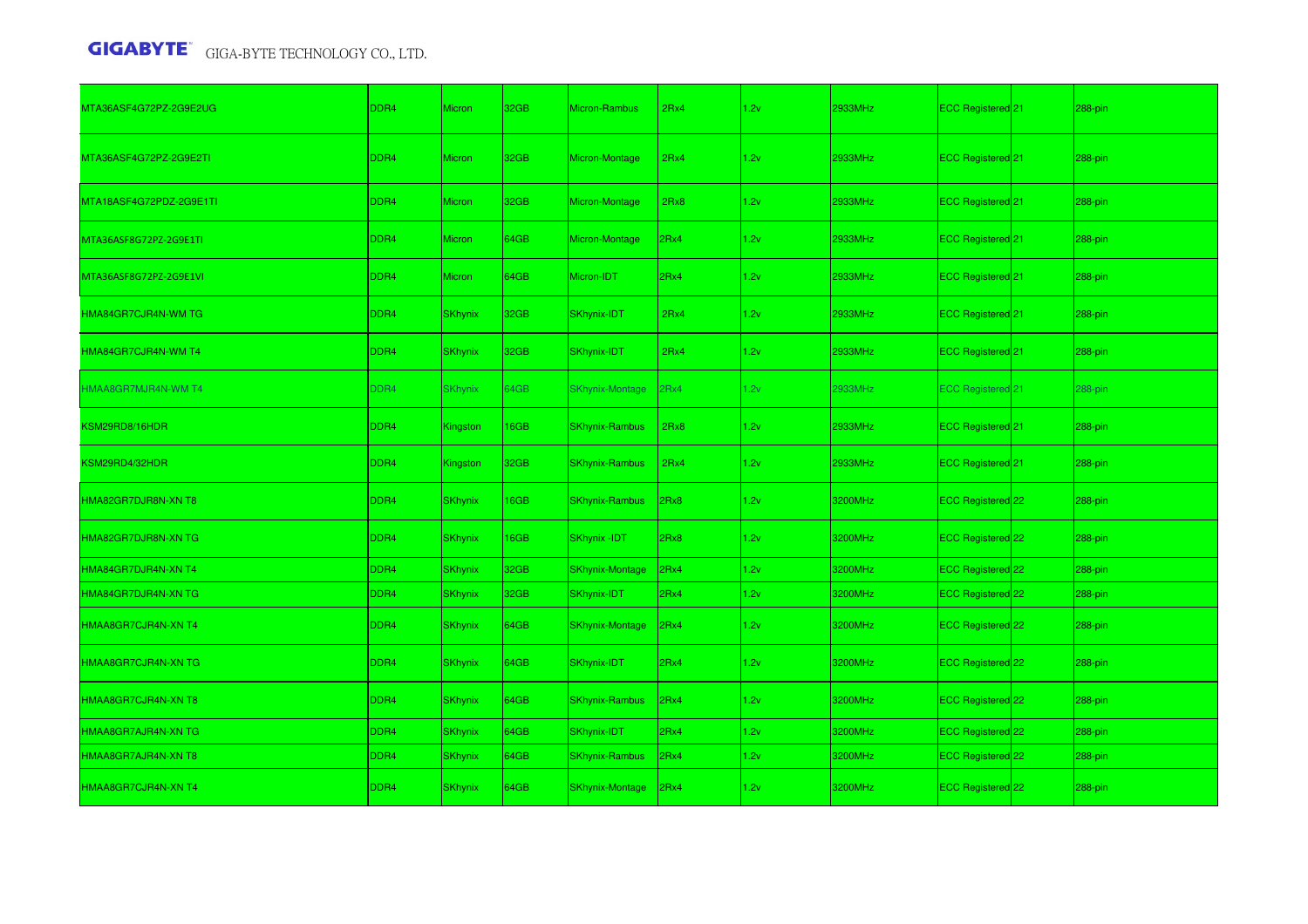| HMAA8GR7CJR4N-XN TG     | DDR <sub>4</sub> | <b>SKhynix</b> | 64GB        | SKhynix-IDT           | 2Rx4 | 1.2v | 3200MHz | ECC Registered 22        | 288-pin |
|-------------------------|------------------|----------------|-------------|-----------------------|------|------|---------|--------------------------|---------|
| HMAA8GR7CJR4N-XN T8     | DDR4             | <b>SKhynix</b> | 64GB        | <b>SKhynix-Rambus</b> | 2Rx4 | 1.2v | 3200MHz | ECC Registered 22        | 288-pin |
| CT16G4RFD832A.3G2E1.001 | DDR4             | Crucial        | 16GB        | Micron-Rambus         | 2Rx8 | 1.2v | 3200MHz | ECC Registered 22        | 288-pin |
| MTA18ASF2G72PDZ-3G2E1UK | DDR4             | Micron         | 16GB        | Micron-Rambus         | 2Rx8 | 1.2v | 3200MHz | <b>ECC Registered</b> 22 | 288-pin |
| MTA9ASF2G72PZ-3G2E1TI   | DDR4             | Micron         | <b>6GB</b>  | Micron-Montage        | Rx8  | 1.2v | 3200MHz | ECC Registered 22        | 288-pin |
| MTA18ASF2G72PZ-3G2E2TI  | DDR4             | Micron         | <b>I6GB</b> | Micron-Montage        | 1Rx4 | 1.2v | 3200MHz | ECC Registered 22        | 288-pin |
| MTA18ASF2G72PDZ-3G2J3UI | DDR4             | Micron         | 16GB        | Micron-Rambus         | 2Rx8 | 1.2v | 3200MHz | ECC Registered 22        | 288-pin |
| MTA18ASF2G72PDZ-3G2R1TI | DDR4             | <b>Micron</b>  | <b>I6GB</b> | Micron-Rambus         | 2Rx8 | 1.2v | 3200MHz | ECC Registered 22        | 288-pin |
| MTA18ASF2G72PDZ-3G2R1UI | DDR4             | <b>Micron</b>  | 16GB        | Micron-Rambus         | 2Rx8 | 1.2v | 3200MHz | ECC Registered 22        | 288-pin |
| MTA18ASF2G72PDZ-3G2R1VI | DDR4             | <b>Micron</b>  | <b>I6GB</b> | Micron-Rambus         | 2Rx8 | 1.2v | 3200MHz | ECC Registered 22        | 288-pin |
| MTA18ASF4G72PDZ-3G2F1VI | DDR <sub>4</sub> | Micron         | 32GB        | Micron-IDT            | 2Rx8 | 1.2v | 3200MHz | ECC Registered 22        | 288-pin |
| MTA18ASF4G72PDZ-3G2F1UI | DDR <sub>4</sub> | <b>Micron</b>  | 32GB        | Micron-Rambus         | 2Rx8 | 1.2v | 3200MHz | ECC Registered 22        | 288-pin |
| MTA36ASF8G72PZ-3G2F1VI  | DDR <sub>4</sub> | Micron         | 64GB        | Micron-IDT            | 2Rx4 | 1.2v | 3200MHz | ECC Registered 22        | 288-pin |
| MTA36ASF8G72PZ-3G2F1TI  | DDR4             | <b>Micron</b>  | 64GB        | Micron-Montage        | 2Rx4 | 1.2v | 3200MHz | ECC Registered 22        | 288-pin |
| MTA18ASF2G72PZ-3G2R1UI  | DDR4             | Micron         | 16GB        | Micron-Rambus         | 1Rx4 | 1.2v | 3200MHz | ECC Registered 22        | 288-pin |
| MTA18ASF2G72PZ-3G2R1TI  | DDR4             | <b>Micron</b>  | <b>I6GB</b> | Micron-Montage        | 1Rx4 | 1.2v | 3200MHz | ECC Registered 22        | 288-pin |
| MTA18ASF4G72PDZ-3G2B2TI | DDR4             | <b>Micron</b>  | 32GB        | Micron-Montage        | 2Rx8 | 1.2v | 3200MHz | ECC Registered 22        | 288-pin |
| MTA36ASF4G72PZ-3G2J3UI  | DDR4             | <b>Micron</b>  | 32GB        | Micron-Rambus         | 2Rx4 | 1.2v | 3200MHz | ECC Registered 22        | 288-pin |
| MTA18ASF4G72PDZ-3G2E1UI | DDR4             | <b>Micron</b>  | 32GB        | Micron-Rambus         | 2Rx8 | 1.2v | 3200MHz | ECC Registered 22        | 288-pin |
| MTA18ASF4G72PDZ-3G2E1TL | DDR4             | <b>Micron</b>  | 32GB        | Micron-Montage        | 2Rx8 | 1.2v | 3200MHz | ECC Registered 22        | 288-pin |
| MTA18ASF4G72PDZ-3G2E1V1 | DDR4             | <b>Micron</b>  | 32GB        | Micron                | 2Rx8 | 1.2v | 3200MHz | <b>ECC Registered</b> 22 | 288-pin |
| MTA36ASF4G72PZ-3G2R1UI  | DDR4             | <b>Micron</b>  | 32GB        | Micron-Rambus         | 2Rx4 | 1.2v | 3200MHz | ECC Registered 22        | 288-pin |
| MTA36ASF8G72PZ-3G2E1VI  | DDR4             | <b>Micron</b>  | 64GB        | Micron-IDT            | 2Rx4 | 1.2v | 3200MHz | ECC Registered 22        | 288-pin |
| M393A2K43DB3-CWEBQ      | DDR4             | Samsung        | 16GB        | Samsung-IDT           | 2Rx8 | 1.2v | 3200MHz | ECC Registered 22        | 288-pin |
| M393A2K40DB3-CWEGQ      | DDR4             | Samsung        | 16GB        | Samsung-Rambus        | 1Rx4 | 1.2v | 3200MHz | <b>ECC Registered</b> 22 | 288-pin |
| M393A2K40DB3-CWEBQ      | DDR <sub>4</sub> | Samsung        | 16GB        | Samsung-IDT           | 1Rx4 | 1.2v | 3200MHz | ECC Registered 22        | 288-pin |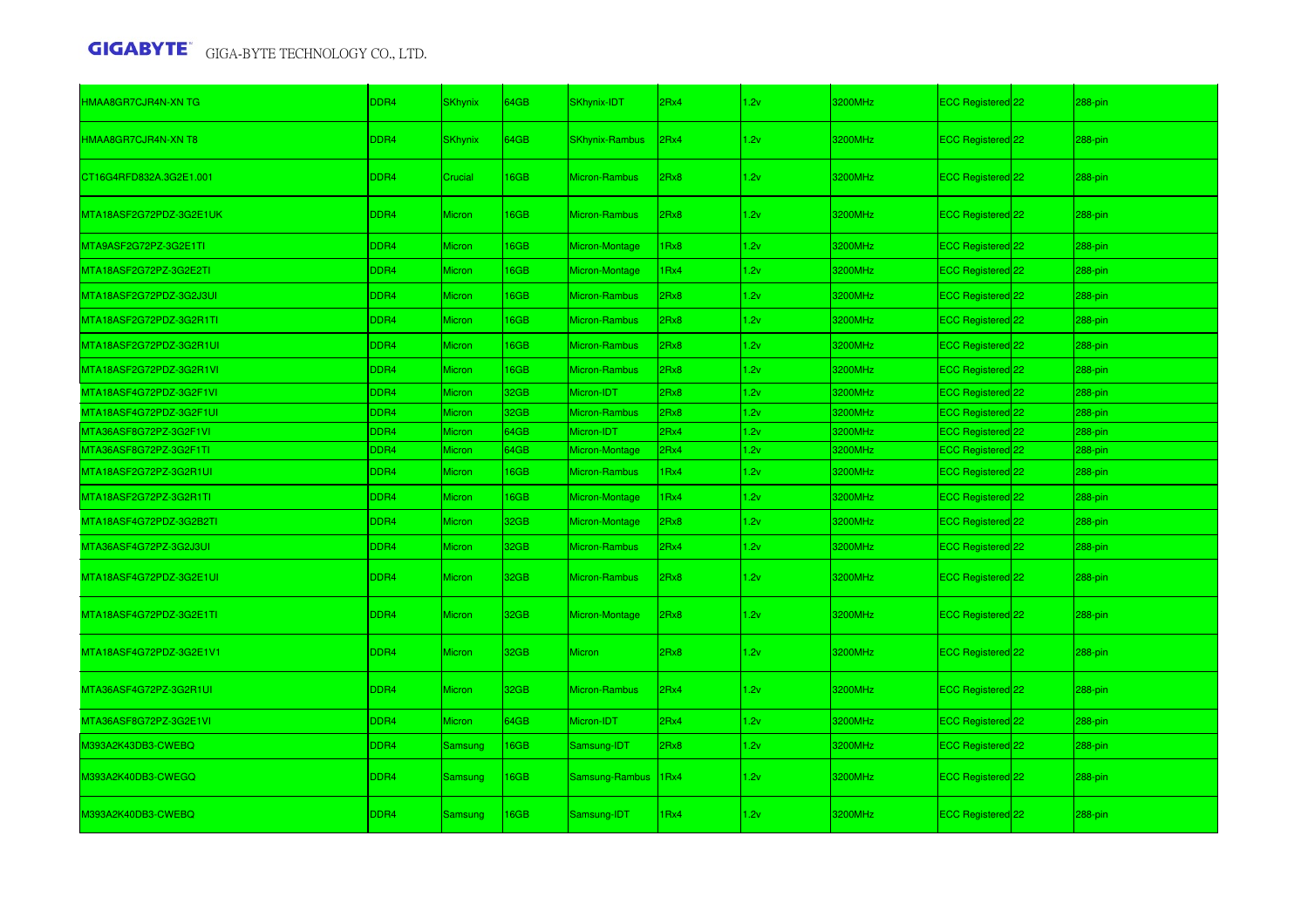| M393A2K40DB3-CWECQ  | DDR4             | Samsung        | 16GB             | Samsung-               | 1Rx4   | 1.2v | 3200MHz | ECC Registered 22        | 288-pin    |  |
|---------------------|------------------|----------------|------------------|------------------------|--------|------|---------|--------------------------|------------|--|
| M393A2K40EB3-CWEGQ  | DDR4             | Samsung        | 16GB             | Samsung-Rambus         | 1Rx4   | 1.2v | 3200MHz | ECC Registered 22        | 288-pin    |  |
| M393A4K40DB3-CWECQ  | DDR4             | <b>Samsung</b> | 32 <sub>GB</sub> | Samsung-Montage 2Rx4   |        | 1.2v | 3200MHz | ECC Registered 22        | 288-pin    |  |
| M393A4K40DB3-CWEBQ  | DDR4             | Samsung        | 32 <sub>GB</sub> | Samsung-IDT            | 2Rx4   | 1.2v | 3200MHz | <b>ECC Registered</b> 22 | 288-pin    |  |
| M393A4K40DB3-CWEBY  | DDR4             | Samsung        | 32GB             | Samsung-IDT            | 2Rx4   | 1.2v | 3200MHz | ECC Registered 22        | 288-pin    |  |
| M393A4K40DB3-CWEGQ  | DDR4             | Samsung        | 32GB             | Samsung-Rambus 2Rx4    |        | 1.2v | 3200MHz | ECC Registered 22        | 288-pin    |  |
| M393A4G40BB3-CWEGQ  | DDR4             | Samsung        | 32GB             | Samsung-Rambus 1Rx4    |        | 1.2v | 3200MHz | ECC Registered 22        | 288-pin    |  |
| M393A4K40EB3-CWEGQ  | DDR4             | Samsung        | 32GB             | Samsung-Rambus 2Rx4    |        | 1.2v | 3200MHz | ECC Registered 22        | 288-pin    |  |
| M393A4K40EB3-CWECQ  | DDR4             | Samsung        | 32GB             | Samsung-Montage 2Rx4   |        | 1.2v | 3200MHz | ECC Registered 22        | 288-pin    |  |
| M393A4K40EB3-CWEBY  | DDR4             | Samsung        | 32GB             | Samsung-IDT            | 2Rx4   | 1.2v | 3200MHz | ECC Registered 22        | 288-pin    |  |
| M393A8G40AB2-CWEBQ  | DDR4             | Samsung        | 64GB             | Samsung-IDT            | 2Rx4   | 1.2v | 3200MHz | ECC Registered 22        | 288-pin    |  |
| M393A8G40AB2-CWEBY  | DDR4             | Samsung        | 64GB             | Samsung-IDT            | 2Rx4   | 1.2v | 3200MHz | ECC Registered 22        | $288$ -pin |  |
| M393A8G40BB4-CWEBY  | DDR4             | Samsung        | 64GB             | Samsung-IDT            | 2Rx4   | 1.2v | 3200MHz | ECC Registered 22        | 288-pin    |  |
| M393AAG40M32-CAEBQ  | DDR4             | Samsung        | 128GB            | Samsung                | 2S2Rx4 | 1.2v | 3200MHz | ECC Registered 22        | 288-pin    |  |
| M393AAG40M32-CAEBY  | DDR4             | Samsung        | 128GB            | Samsung                | 2S2Rx4 | 1.2v | 3200MHz | ECC Registered 22        | 288-pin    |  |
| TR416G32S422-XNC    | DDR4             | V-color        | 16GB             | <b>SKhynix-Rambus</b>  | 1Rx4   | 1.2v | 3200MHz | ECC Registered 22        | 288-pin    |  |
| KSM32RD8/16HDR      | DDR4             | Kingston       | 16GB             | <b>SKhynix-Rambus</b>  | 2Rx8   | 1.2v | 3200MHz | ECC Registered 22        | 288-pin    |  |
| KSM32RS8/16MER      | DDR4             | Kingston       | 16GB             | Micron-Rambus          | 1Rx8   | 1.2v | 3200MHz | ECC Registered 22        | 288-pin    |  |
| KSM32RD4/32HDR      | DDR4             | Kingston       | 32GB             | <b>SKhynix-Rambus</b>  | 2Rx4   | 1.2v | 3200MHz | ECC Registered 22        | 288-pin    |  |
| KSM32RS4/32MER      | DDR4             | Kingston       | 32GB             | Micron-Rambus          | 1Rx4   | 1.2v | 3200MHz | ECC Registered 22        | 288-pin    |  |
| AD4R3200316G22-BSSC | DDR4             | <b>ADATA</b>   | 16GB             | Samsung-IDT            | 2Rx8   | 1.2v | 3200MHz | ECC Registered 22        | 288-pin    |  |
| AD4R3200716G22-BHYA | DDR4             | <b>ADATA</b>   | 16GB             | <b>SKhynix-Montage</b> | 1Rx8   | 1.2v | 3200MHz | ECC Registered 22        | 288-pin    |  |
| <b>LRDIMM</b>       |                  |                |                  |                        |        |      |         |                          |            |  |
| M386A8K40CM2-CVFBY  | DDR4             | Samsung        | 64GB             | Samsung-IDT            | 4DRx4  | 1.2v | 2933MHz | ECC Registered 21        | 288-pin    |  |
| M386AAG40MMB-CVFC0  | DDR <sub>4</sub> | Samsung        | 128GB            | Samsung                | 4DRx4  | 1.2v | 2933MHz | ECC Registered 21        | 288-pin    |  |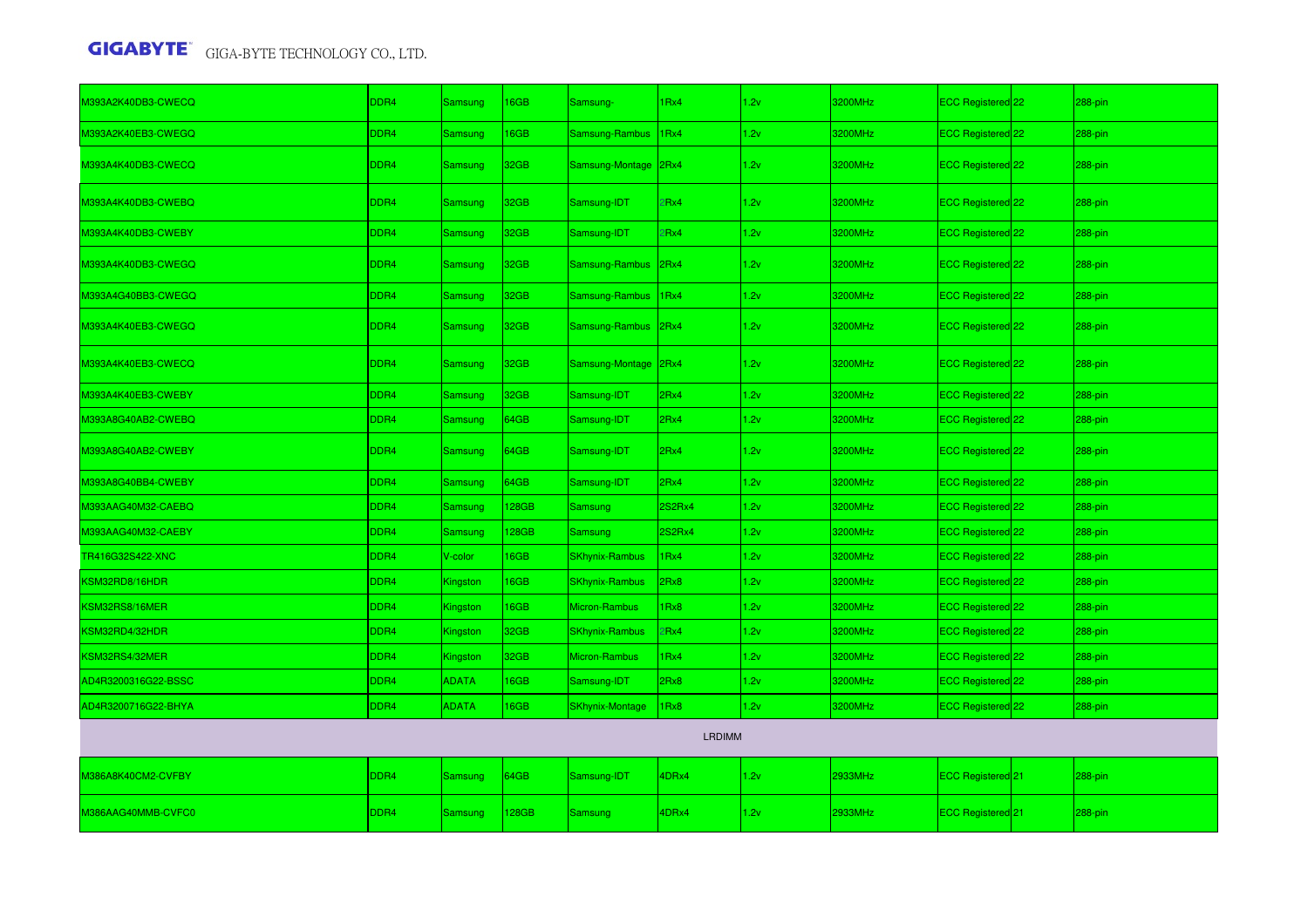| M386A8K40DM2-CWELQ                      | DDR4        | <b>Samsung</b> | 64GB               | Samsung-IDT | 4DRx4                               | 1.2v                                                                             | 3200MHz                                           | ECC Registered 22 |            | 288-pin     |  |  |
|-----------------------------------------|-------------|----------------|--------------------|-------------|-------------------------------------|----------------------------------------------------------------------------------|---------------------------------------------------|-------------------|------------|-------------|--|--|
|                                         |             |                |                    |             |                                     | HDD (If the system build-in with RAID card , please refer to RAID card QVL list) |                                                   |                   |            |             |  |  |
| <b>Product Name</b>                     | <b>Type</b> | Vendor         | <b>Form Factor</b> | Format      | <b>Capacity</b>                     | <b>Interface Speed</b>                                                           | <b>Series</b>                                     | Cache             | <b>RPM</b> | Encryption  |  |  |
|                                         |             |                |                    |             | Seagate Enterprise Capacity 2.5 HDD |                                                                                  |                                                   |                   |            |             |  |  |
| ST2000NX0243                            | <b>SATA</b> | Seagate        | 2.5"               | 4Kn         | 2TB                                 | 6Gb/s                                                                            | <b>Exos 7E2000</b><br>(Enterprise Capacity<br>V.3 | 128MB             | 7200       | N/A         |  |  |
| Seagate Enterprise Capacity 3.5 HDD     |             |                |                    |             |                                     |                                                                                  |                                                   |                   |            |             |  |  |
|                                         |             |                |                    |             |                                     |                                                                                  | Exos X10                                          |                   |            |             |  |  |
| ST10000NM0016                           | <b>SATA</b> | Seagate        | 3.5"               | 512e        | 10TB                                | 6Gb/s                                                                            | (Enterprise Capacity<br>$V.6$ )                   | <b>256MB</b>      | 7200       | N/A         |  |  |
| ST14000NM0018                           | <b>SATA</b> | Seagate        | 3.5"               | 512e        | 14TB                                | 6Gb/s                                                                            | Exos X14<br>(Enterprise Capacity)                 | 256MB             | 7200       | N/A         |  |  |
| ST18000NM000J                           | <b>SATA</b> | Seagate        | 3.5"               | 512e/4Kn    | 18TB                                | 6Gb/s                                                                            | <b>EXOS X18</b>                                   | 256MB             | 7200       | N/A         |  |  |
| ST20000NM007D                           | <b>SATA</b> | Seagate        | 3.5"               | 512e/4Kn    | 20TB                                | 6Gb/s                                                                            | <b>EXOS X20</b>                                   | 256MB             | 7200       | N/A         |  |  |
| ST16000NM001G                           | <b>SATA</b> | Seagate        | 3.5"               | 512e/4Kn    | 16TB                                | 6Gb/s                                                                            | <b>EXOS X16</b>                                   | 256MB             | 7200       | N/A         |  |  |
| ST16000NM001G                           | <b>SATA</b> | Seagate        | 3.5"               | 512e/4Kn    | 16TB                                | 6Gb/s                                                                            | <b>EXOS X16</b>                                   | 256MB             | 200        | N/A         |  |  |
| ST10000NM017B                           | <b>SATA</b> | Seagate        | 3.5"               | 512e        | 10TB                                | 6Gb/s                                                                            | <b>EXOS 7E10</b>                                  | <b>256MB</b>      | 7200       | N/A         |  |  |
| <b>WD Enterprise Hard Drives</b>        |             |                |                    |             |                                     |                                                                                  |                                                   |                   |            |             |  |  |
| <b>WUS721010ALE6L4</b>                  | <b>SATA</b> | WD.            | 3.5"               | 512e        | 10TB                                | 6Gb/s                                                                            | Ultrastar <sup>®</sup> DC HC330                   | <b>256MB</b>      | 7200       | N/A         |  |  |
| <b>WUH721818ALE6L4</b>                  | <b>SATA</b> | <b>WD</b>      | 3.5"               | 512e        | 18TB                                | 6Gb/s                                                                            | Ultrastar DC HC550                                | 512MB             | 7200       | N/A         |  |  |
| <b>WUH721818ALE6L4</b>                  | <b>SATA</b> | <b>WD</b>      | 3.5"               | 512e        | 18TB                                | 6Gb/s                                                                            | Ultrastar DC HC550                                | 512MB             | 7200       | N/A         |  |  |
| Toshiba Enterprise Hard Drives          |             |                |                    |             |                                     |                                                                                  |                                                   |                   |            |             |  |  |
| MG09ACA18TE                             | <b>SATA</b> | oshiba         | 3.5"               | 512e        | 18TB                                | 12Gb/s                                                                           | <b>MG09</b>                                       | <b>256MB</b>      | 7200       | N/A         |  |  |
| MG07ACA14TE                             | <b>SATA</b> | oshiba         | 3.5"               | 512e        | 14TB                                | 6Gb/s                                                                            | Capacity                                          | 256MB             | 7200       | N/A         |  |  |
| <b>SATA/SAS SSD</b>                     |             |                |                    |             |                                     |                                                                                  |                                                   |                   |            |             |  |  |
| <b>Product Name</b>                     | <b>Type</b> | Vendor         | <b>Form Factor</b> | Interface   | <b>Capacity</b>                     | Interface Speed                                                                  | <b>FW</b>                                         |                   |            | <b>Note</b> |  |  |
|                                         |             |                |                    |             | <b>SATA SSD</b>                     |                                                                                  |                                                   |                   |            |             |  |  |
| MZ7L33T8HBLT-00A07 PM893 Series         | <b>SSD</b>  | Samsung        | 2.5"               | <b>SATA</b> | 3.84TB                              | 6Gb/s                                                                            |                                                   |                   |            |             |  |  |
| MZ7L3480HCHQ-00A07 PM893 Series         | <b>SSD</b>  | Samsung        | 2.5"               | <b>SATA</b> | 480GB                               | 6Gb/s                                                                            |                                                   |                   |            |             |  |  |
| MTFDDAK3T8TDS-1AW1ZABYY (5300 PRO)      | <b>SSD</b>  | Micron         | 2.5"               | <b>SATA</b> | 3.84TB                              | 6Gb/s                                                                            |                                                   |                   |            |             |  |  |
| MTFDDAK1T9TDS-1AW1ZABYY (5300 PRO)      | <b>SSD</b>  | Micron         | 2.5"               | <b>SATA</b> | 1.92TB                              | 6Gb/s                                                                            |                                                   |                   |            |             |  |  |
| 1Z-7LH1T9NE 883 DCT Series              | <b>SSD</b>  | Samsung        | 2.5"               | <b>SATA</b> | 1.92TB                              | 6Gb/s                                                                            |                                                   |                   |            |             |  |  |
| <b>MZ7L3480HCHQ-00A07 PM893 Series</b>  | <b>SSD</b>  | Samsung        | 2.5"               | <b>SATA</b> | 480GB                               | 6Gb/s                                                                            |                                                   |                   |            |             |  |  |
| MZ7L33T8HBLT-00A07 PM893 Series         | <b>SSD</b>  | <b>Samsung</b> | 2.5"               | <b>SATA</b> | 3.84TB                              | 6Gb/s                                                                            |                                                   |                   |            |             |  |  |
| SSDSC2KG019T8 D3-S4610 Series           | <b>SSD</b>  | Intel          | 2.5"               | <b>SATA</b> | 1.92TB                              | 6Gb/s                                                                            |                                                   |                   |            |             |  |  |
| SSDSC2KB019T8 D3-S4510 Series           | <b>SSD</b>  | Intel          | 2.5"               | <b>SATA</b> | .92TB                               | 6Gb/s                                                                            |                                                   |                   |            |             |  |  |
| SSDSC2KB019TZ D3-S4520 Series           | <b>SSD</b>  | Intel          | 2.5"               | <b>SATA</b> | 1.92TB                              | 6Gb/s                                                                            |                                                   |                   |            |             |  |  |
| XA960LE10063                            | <b>SSD</b>  | Seagate        | 2.5"               | <b>SATA</b> | 960GB                               | 6Gb/s                                                                            |                                                   |                   |            |             |  |  |
| XA480LE10063                            | <b>SSD</b>  | Seagate        | 2.5"               | <b>SATA</b> | 480GB                               | 6Gb/s                                                                            |                                                   |                   |            |             |  |  |
| SB240GTLCG-D2-SME520GBT ESM1220 Series  | <b>SSD</b>  | Phison         | 2.5"               | <b>SATA</b> | 240GB                               | 6Gb/s                                                                            |                                                   |                   |            |             |  |  |
| SSB480GTLCG-D2-SME520GBT ESM1220 Series | <b>SSD</b>  | Phison         | 2.5"               | <b>SATA</b> | 480GB                               | 6Gb/s                                                                            |                                                   |                   |            |             |  |  |
| SB1K9GTLCG-D2-SME520GBT ESM1220 Series  | <b>SSD</b>  | Phison         | 2.5"               | <b>SATA</b> | 1.92TB                              | 6Gb/s                                                                            |                                                   |                   |            |             |  |  |
| SSB960GTLCG-D2-SME520GBT ESM1220 Series | <b>SSD</b>  | Phison         | 2.5"               | <b>SATA</b> | 960GB                               | 6Gb/s                                                                            |                                                   |                   |            |             |  |  |
| SB1K9GTLCG-D2-SME520GBT ESM1220 Series  | <b>SSD</b>  | Phison         | 2.5"               | <b>SATA</b> | 1.92TB                              | 6Gb/s                                                                            |                                                   |                   |            |             |  |  |
| KHK61RSE960G                            | <b>SSD</b>  | oshiba         | 2.5"               | <b>SATA</b> | 960GB                               | 6Gb/s                                                                            |                                                   |                   |            |             |  |  |
|                                         |             |                |                    |             |                                     |                                                                                  |                                                   |                   |            |             |  |  |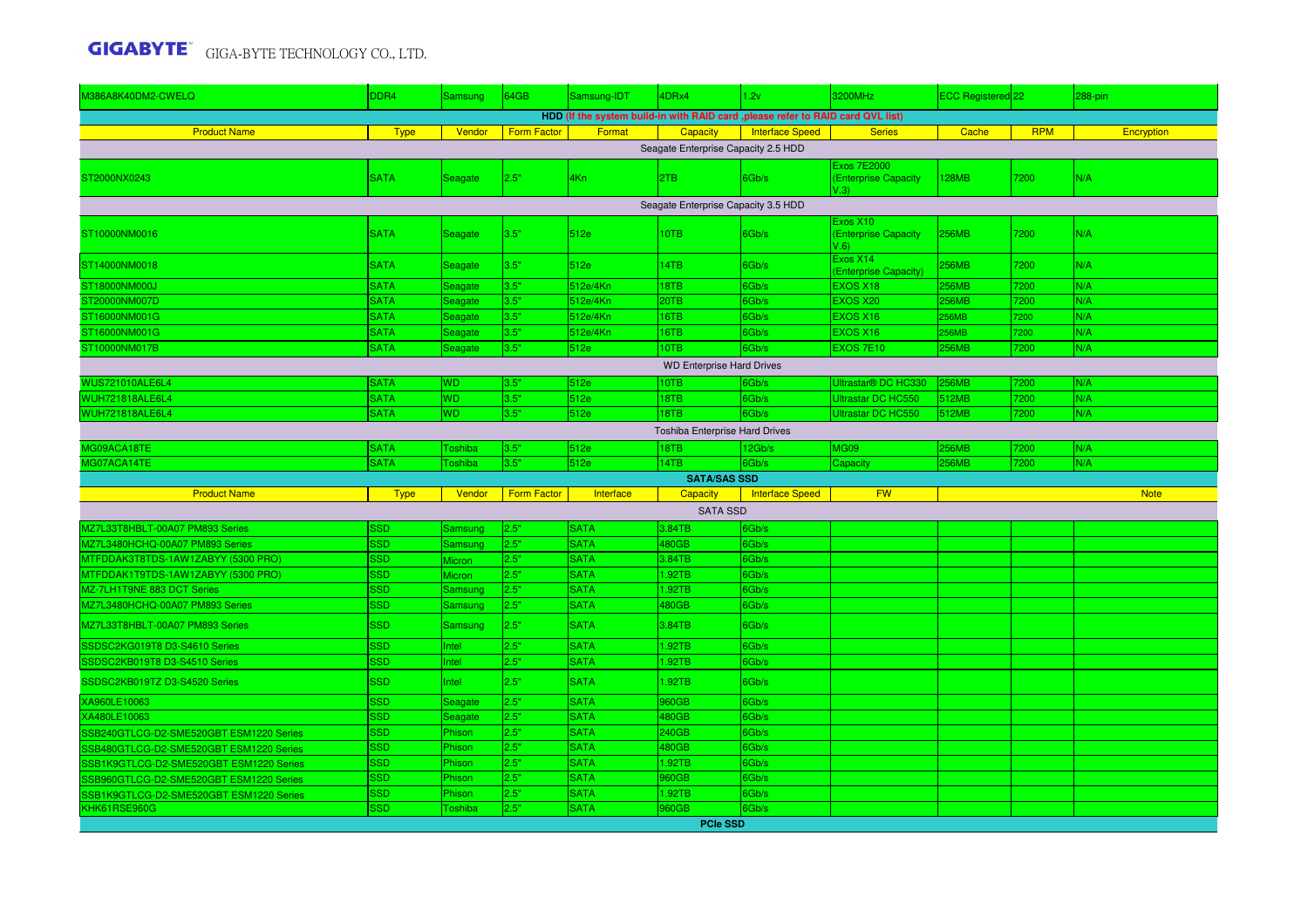| <b>Product Name</b>                                  | <b>Type</b>       | Vendor                      | <b>Form Factor</b>           | Interface               | Capacity          | <b>Interface Speed</b> | <b>Note</b>                                 |  |             |  |
|------------------------------------------------------|-------------------|-----------------------------|------------------------------|-------------------------|-------------------|------------------------|---------------------------------------------|--|-------------|--|
|                                                      |                   |                             |                              |                         | PCIe SSD          |                        |                                             |  |             |  |
| SSDPEDKX040T701 P4500 Series PCIe Gen3 x4 4TB        | PCIe              | Intel                       | <b>PCI-E 3.0</b>             | PCle(NVMe)              | 4TB               | PCIe Gen3 x4           |                                             |  |             |  |
| Samsung PM1725b MZPLL3T2HAJQ PCIe Gen3 x8 3.2TB      | PCIe              | Samsung                     | <b>PCI-E 3.0</b>             | PCle(NVMe)              | 3.2TB             | PCIe Gen3 x8           |                                             |  |             |  |
| Netlist N1951 E3 NS1951AH33T2 Gen3 x8 3.2TB          | PCIe              | <b>Netlist</b>              | <b>PCI-E 3.0</b>             | PCle(NVMe)              | 3.2TB             | PCIe Gen3 x8           |                                             |  |             |  |
|                                                      |                   |                             |                              |                         | M.2               |                        |                                             |  |             |  |
| <b>Product Name</b>                                  | <b>Type</b>       | Vendor                      | <b>Form Factor</b>           | Interface               | <b>Capacity</b>   | Interface Speed        |                                             |  | <b>Note</b> |  |
|                                                      |                   |                             |                              |                         | M.2               |                        |                                             |  |             |  |
| SSDPELKX010T801 P4511 Series 1TB                     | M.2               | Intel                       | 22110                        | PCle(NVMe)              | 1TB               | PCle Gen3 x4           |                                             |  |             |  |
| SSDPEKKA256G801 P4101 Series 256GB                   | M.2               | Intel                       | 2280                         | PCle(NVMe)              | 256GB             | PCIe Gen3 x4           |                                             |  |             |  |
| MZVPV512HDGL                                         | M.2               | <b>Samsung</b>              | 2280                         | PCle(NVMe)              | 512GB             | PCIe Gen3 x4           |                                             |  |             |  |
| MZ-1LB960N 983 DCT Series                            | M.2               | <b>Samsung</b>              | 22110                        | PCle(NVMe)              | 960GB             | PCIe Gen3 x4           |                                             |  |             |  |
| MZ-1LB1T9N 983 DCT Series                            | M.2               | Samsung                     | 22110                        | PCle(NVMe)              | 1.92TB            | PCIe Gen3 x4           |                                             |  |             |  |
| AF960GSTJA-YT1 ATP 960GB                             | M.2               | ATP                         | 2280                         | PCle(NVMe)              | 960GB             | PCIe Gen3 x4           |                                             |  |             |  |
| <b>EPX-KW960 EPX Series</b>                          | M.2               | <b>LITE-ON</b>              | 22110                        | PCle(NVMe)              | 960GB             | PCIe Gen3 x4           |                                             |  |             |  |
| IM2P33F8-256GD1                                      | M.2               | <b>ADATA</b>                | 2280                         | PCle(NVMe)              | <b>256GB</b>      | PCIe Gen3 x4           |                                             |  |             |  |
| IM2P33F8-512GD1                                      | M.2               | <b>ADATA</b>                | 2280                         | PCle(NVMe)              | 512GB             | PCle Gen3 x4           |                                             |  |             |  |
|                                                      |                   |                             |                              |                         | <b>LAN Cards</b>  |                        |                                             |  |             |  |
| <b>Product Name</b>                                  | Connector         |                             | <b>System Interface Type</b> | # of Ports              |                   | <b>Data Rate</b>       |                                             |  | <b>Note</b> |  |
| <b>GIGABYTE LAN Cards</b>                            |                   |                             |                              |                         |                   |                        |                                             |  |             |  |
| <b>CLNO832</b>                                       | $SFP+$            | <b>OCP</b> PCIe Gen2 x8     |                              | Dual                    | 10Gb/s per port   |                        | INTEL 82599ES Support OCP 2.0 type1         |  |             |  |
| CLNOQ42                                              | SFP <sub>28</sub> | <b>OCP</b> PCIe Gen3 x8     |                              | Dual                    | 25Gb/s per port   |                        | Qlogic (Cavium) QL41401-A2G Support OCP 2.0 |  |             |  |
| <b>CLNO222</b>                                       | <b>RJ-45</b>      | <b>OCP</b> PCIe Gen3 x4     |                              | Dual                    | 10Gb/s per port   |                        | <b>INTEL X550-AT2 Support OCP 2.0 type1</b> |  |             |  |
| <b>CLN4752</b>                                       | QSFP+             | PCIe Gen3 x8                |                              | Dual                    | 40Gb/s per port   |                        | <b>INTEL XL710</b>                          |  |             |  |
| <b>CLN4222</b>                                       | <b>RJ-45</b>      | PCIe Gen3 x4<br><b>Dual</b> |                              |                         | 10Gb/s per port   |                        | <b>INTEL X550-AT2</b>                       |  |             |  |
| <b>CLN4224</b>                                       | <b>RJ-45</b>      | PCIe Gen3 x4                |                              | Quad<br>10Gb/s per port |                   |                        | <b>INTEL X550-AT2</b>                       |  |             |  |
| CLN4M34                                              | SFP28             | PCIe Gen3 x16               |                              | Quad                    | 10Gb/s per port   |                        | <b>Mellanox ConnectX-4</b>                  |  |             |  |
|                                                      |                   |                             |                              |                         | Intel 10GbE       |                        |                                             |  |             |  |
| Intel® Ethernet Converged Network Adapter X550-T2    | <b>RJ-45</b>      | PCIe Gen3 x4                |                              | Dual                    | 10Gb/s per port   |                        |                                             |  |             |  |
|                                                      |                   |                             |                              |                         | Intel 25GbE       |                        |                                             |  |             |  |
| Intel® Ethernet Network Adapter XXV710-DA1 for OCP   | SFP <sub>28</sub> | <b>OCP</b> PCIe Gen3 x8     |                              | Single                  | 25Gb/s per port   |                        | Support OCP 2.0 type1                       |  |             |  |
| Intel® Ethernet Network Adapter XXV710-DA2 for OCP   | SFP <sub>28</sub> | <b>OCP</b> PCIe Gen3 x8     |                              | Dual                    | 25Gb/s per port   |                        | Support OCP 2.0 type1                       |  |             |  |
| Intel® Ethernet Network Adapter XXV710-DA2           | SFP <sub>28</sub> | PCIe Gen3 x8                |                              | Dual                    | 25Gb/s per port   |                        |                                             |  |             |  |
|                                                      |                   |                             |                              |                         | Intel 40GbE       |                        |                                             |  |             |  |
| Intel® Ethernet Server Adapter XL710-QDA2 for OCP    | QSFP+             | OCP PCIe Gen3 x8            |                              | Dual                    | 40Gb/s per port   |                        | Support OCP 2.0                             |  |             |  |
| Intel® Ethernet Converged Network Adapter XL710-QDA2 | QSFP+             | PCIe Gen3 x8                |                              | Dual                    | 40Gb/s per port   |                        |                                             |  |             |  |
|                                                      |                   |                             |                              |                         | Intel_100GbE      |                        |                                             |  |             |  |
| Intel® Ethernet Network Adapter E810-CQDA2           | QSFP28            | PCIe Gen4 x16               |                              | Dual                    | 100Gb/s per port  |                        |                                             |  |             |  |
|                                                      |                   |                             |                              |                         | Mellanox ConnectX |                        |                                             |  |             |  |
|                                                      |                   |                             |                              |                         |                   |                        |                                             |  |             |  |
| MCX631102AN-ADAT                                     | SFP <sub>28</sub> | PCIe Gen4 x8                |                              | Dual                    | 25Gb/s per port   |                        | ConnectX®-6 Dx without Crypto               |  |             |  |
| <b>MCX623106AN-CDAT</b>                              | QSFP56            | PCIe Gen4 x16               |                              | Dual                    | 100Gb/s per port  |                        | ConnectX®-6 Dx No Crypto, No Secure Boot    |  |             |  |
| MCX516A-CDAT                                         | QSFP28            | PCIe Gen4 x16               |                              | Dual                    | 100Gb/s per port  |                        | Mellanox ConnectX-5 Ex EN                   |  |             |  |